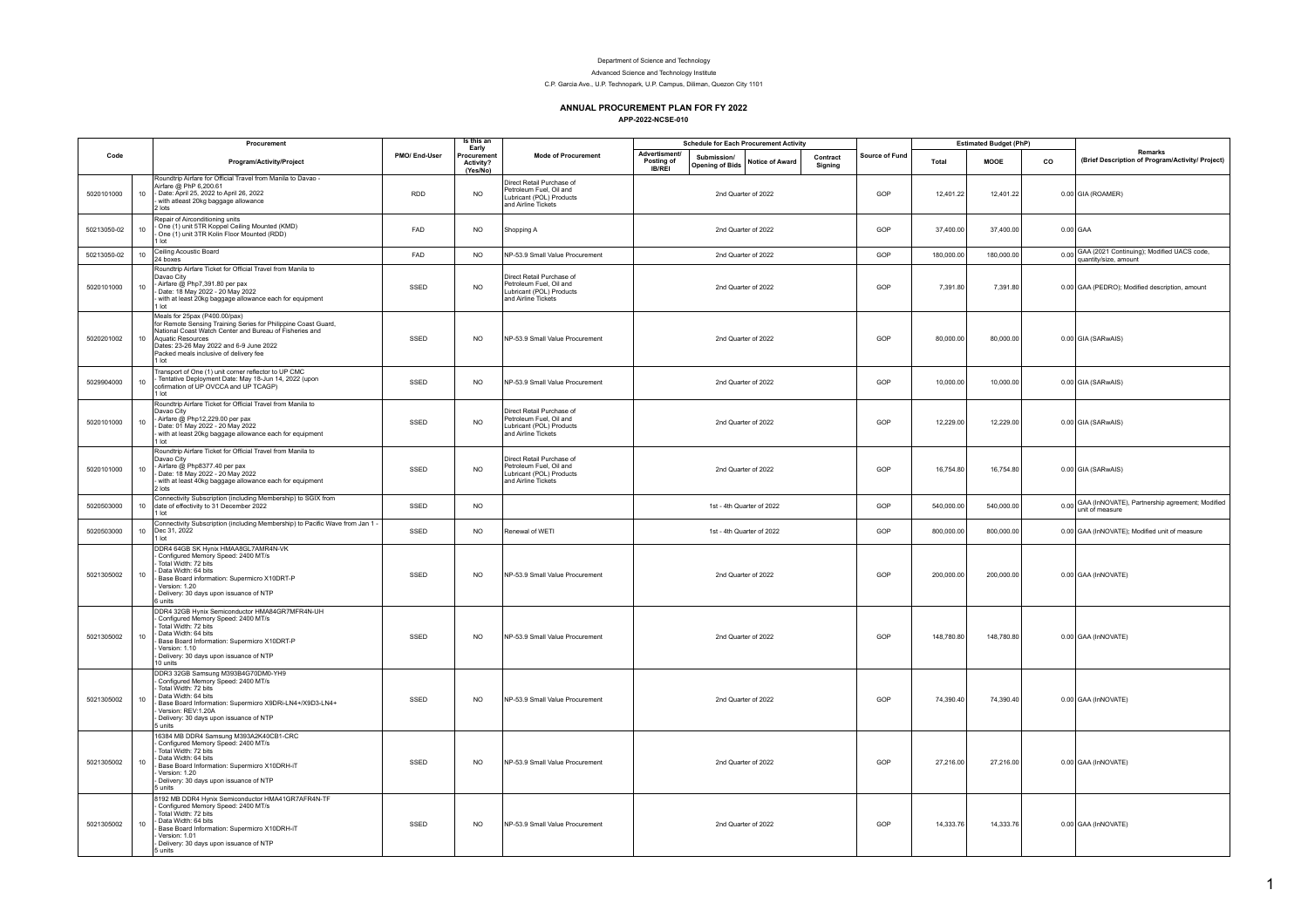| 5021305002  | 10              | DDR3 16384 MB Hynix Semiconductor HMT42GR7BFR4C <sub>1</sub> RD<br>Configured Memory Speed: 2400 MT/s<br>Total Width: 72 bits<br>Data Width: 64 bits<br>Base Board information: Supermicro X9DRW-7/iTPF<br>Version: 1.02<br>Delivery: 30 days upon issuance of NTP<br>5 units                                                                                                                  | SSED | <b>NO</b>      | NP-53.9 Small Value Procurement                                                                         | 2nd Quarter of 2022       | GOP | 41.126.40 | 41.126.40 | 0.00 GAA (InNOVATE)                              |
|-------------|-----------------|------------------------------------------------------------------------------------------------------------------------------------------------------------------------------------------------------------------------------------------------------------------------------------------------------------------------------------------------------------------------------------------------|------|----------------|---------------------------------------------------------------------------------------------------------|---------------------------|-----|-----------|-----------|--------------------------------------------------|
| 5021305002  | 10              | DDR3 32GB Samsung M393B4G70DM0-YH9<br>Configured Memory Speed: 2400 MT/s<br>Total Width: 72 bits<br>Data Width: 64 bits<br>Base Board Information: Supermicro X9DRi-LN4+/X9DR3-<br>$N4+$<br>Version: RFV:1 20A<br>Delivery: 30 days upon issuance of NTP<br>5 units                                                                                                                            | SSED | <b>NO</b>      | NP-53.9 Small Value Procurement                                                                         | 2nd Quarter of 2022       | GOP | 74,390.40 | 74,390.40 | 0.00 GAA (InNOVATE)                              |
| 5020502001  | 10              | Sim-only Communication Plan for testing of lightning hardware<br>prototype @ 300.00 for 6 months<br>With at least 3 GB data<br>Contract Duration: 01 July 2022 - 31 December 2022<br>1 unit<br>1 Int                                                                                                                                                                                           | SSED | <b>NO</b>      | NP-53.9 Small Value Procurement                                                                         | 2nd - 4th Quarter of 2022 | GOP | 1,800.00  | 1,800.00  | $0.00$ GIA (ULAT)                                |
| 5020502001  | 10              | Sim-only Communication Plan for testing of lightning hardware<br>prototype @ 299.00 for 6 months<br>With at least 3 GB data<br>Contract Duration: 01 July 2022 - 31 December 2022<br>1 unit<br>$1$ Int                                                                                                                                                                                         | SSED | <b>NO</b>      | NP-53.9 Small Value Procurement                                                                         | 2nd - 4th Quarter of 2022 | GOP | 1,794.00  | 1,794.00  | $0.00$ GIA (ULAT)                                |
| 5020502001  | 10              | Sim-only Communication Plan for the deployment of lightning<br>hardware prototype @ 299.00 for 6 months<br>With at least 3 GB data<br>Contract Duration: 01 July 2022 - 31 December 2022<br>3 units<br>6 months                                                                                                                                                                                | SSED | <b>NO</b>      | NP-53.9 Small Value Procurement                                                                         | 2nd - 4th Quarter of 2022 | GOP | 5,382.00  | 5,382.00  | $0.00$ GIA (ULAT)                                |
| 5029904000  | 10              | Door-to-door delivery of station components to PAGASA<br>Batanes<br>Overall weight of equipment for transport: approximately 79.3<br>1 lot                                                                                                                                                                                                                                                     | SSED | <b>NO</b>      | NP-53.9 Small Value Procurement                                                                         | 2nd Quarter of 2022       | GOP | 21,000.00 | 21,000.00 | 0.00 GAA (ULAT); Modified description, amount    |
| 5029904000  | 10              | Door-to-door delivery of station components to PAGASA Aparri<br>Overall weight of equipment for transport: approximately 40.8<br>1 lot                                                                                                                                                                                                                                                         | SSED | <b>NO</b>      | NP-53.9 Small Value Procurement                                                                         | 2nd Quarter of 2022       | GOP | 9,525.00  | 9,525.00  | 0.00 GIA (ULAT); Modified description, amount    |
| 5020101000  | 10 <sup>1</sup> | Roundtrip Airfare ticket from Manila to Tacloban<br>Tentative Dates: 16-20 May 2022<br>With 20kg checked baggage allowance for each flight for<br>equipment<br>1 lot                                                                                                                                                                                                                           | SSED | N <sub>O</sub> | Direct Retail Purchase of<br>Petroleum Fuel, Oil and<br>Lubricant (POL) Products<br>and Airline Tickets | 2nd Quarter of 2022       | GOP | 14,127.56 | 14.127.56 | $0.00$ GAA (ULAT)                                |
| 5020101000  |                 | Roundtrip Airfare ticket from Manila to Tacloban<br>Tentative Dates: 16-20 May 2022<br>10   With 20kg checked baggage allowance for each flight for<br>equipment<br>1 lot                                                                                                                                                                                                                      | SSED | <b>NO</b>      | Direct Retail Purchase of<br>Petroleum Fuel, Oil and<br>Lubricant (POL) Products<br>and Airline Tickets | 2nd Quarter of 2022       | GOP | 14.127.56 | 14.127.56 | $0.00$ GIA (ULAT)                                |
| 5020101000  | 10              | Roundtrip Airfare ticket from Manila to Iloilo<br>Tentative Dates: 23 May to 03 June 2022<br>With 20kg checked baggage allowance for each flight for<br>equipment<br>1 lot                                                                                                                                                                                                                     | SSED | <b>NO</b>      | Direct Retail Purchase of<br>Petroleum Fuel, Oil and<br>Lubricant (POL) Products<br>and Airline Tickets | 2nd Quarter of 2022       | GOP | 9,540.76  | 9,540.76  | $0.00$ GIA (ULAT)                                |
| 50203210-03 | 10              | Mikrotik RB750r2 hEX Lite<br>Architecture:MIPSBE<br>CPU: QCA9533<br>CPU core: count 1<br>CPU nominal frequency:850 MHz<br>1 <sub>pc</sub>                                                                                                                                                                                                                                                      | SSED | <b>NO</b>      | NP-53.9 Small Value Procurement                                                                         | 2nd Quarter of 2022       | GOP | 4,000.00  | 4,000.00  | 0.00 GIA (NTC RO8); Modified amount              |
| 50203010-01 | 10              | USB-C Digital AV Multiport Adapter compatible with Apple Mac Book<br>Pro.<br>Connections: HMDI, USB, and USB-C<br>1 pc                                                                                                                                                                                                                                                                         | SSED | <b>NO</b>      | NP-53.9 Small Value Procurement                                                                         | 3rd Quarter of 2022       | GOP | 6,000.00  | 6,000.00  | 0.00 GIA (NTC RO8); Modified description, amount |
| 5020321003  | 10              | Mobile phone for testing<br>Low-end (Android OS)<br>6.5" PLS LCD, 4GB Memory, 128GB Storage, Android 11, LTE, Li-Po<br>5000mAh<br>2 units                                                                                                                                                                                                                                                      | SSED | <b>NO</b>      | NP-53.9 Small Value Procurement                                                                         | 3rd Quarter of 2022       | GOP | 22,000.00 | 22,000.00 | 0.00 GIA (NTC RO8)                               |
| 5020321013  | 10              | Smart Cordless Screwdriver Kit Battery voltage: 3.6 V<br>Torque (soft/hard/max.) 2.5/5/- Nm<br>Battery type: Lithium-ion<br>No-load speed (1st gear / 2nd gear) - 360 rpm<br>Chuck capacity, min./ max.6.35 mm<br>Clutch torque: 0.2 - 5 Nm 33-piece screwdriver bit set (spare part number 1 600 A01 39X)Minimum Effort, Maximum Efficiency<br>1 set                                          | SSED | N <sub>O</sub> | NP-53.9 Small Value Procurement                                                                         | 3rd Quarter of 2022       | GOP | 5,000.00  | 5,000.00  | 0.00 GIA (NTC RO8)                               |
| 5020321013  | 10 <sup>1</sup> | Screwdriver Tools with 46-pieces of bits Hand ScrewdriverUniversal<br>Holder Standard Magnetic25mm Screwdriver BitsPH0 / PH1 / PH2 (2x) /<br>PH3PZ0 / PZ1 / PZ2 (2x) / PZ3S3 / S4 / S4.5 / S5 / S6 / S7T8 / T10 / T15 /<br>T20 / T25 / T27 / T30 / T40H1.5 / H2 / H2.5 / H3 / H4 / H5 / H5.5 / 6Socket<br>Wrench6 / 7 / 8 / 10 / 11 / 13mm<br>3/16", 1/4", 5/16", 11/32", 3/8", 7/16"<br>1 set | SSED | N <sub>O</sub> | NP-53.9 Small Value Procurement                                                                         | 3rd Quarter of 2022       | GOP | 2,500.00  | 2,500.00  | 0.00 GIA (NTC RO8)                               |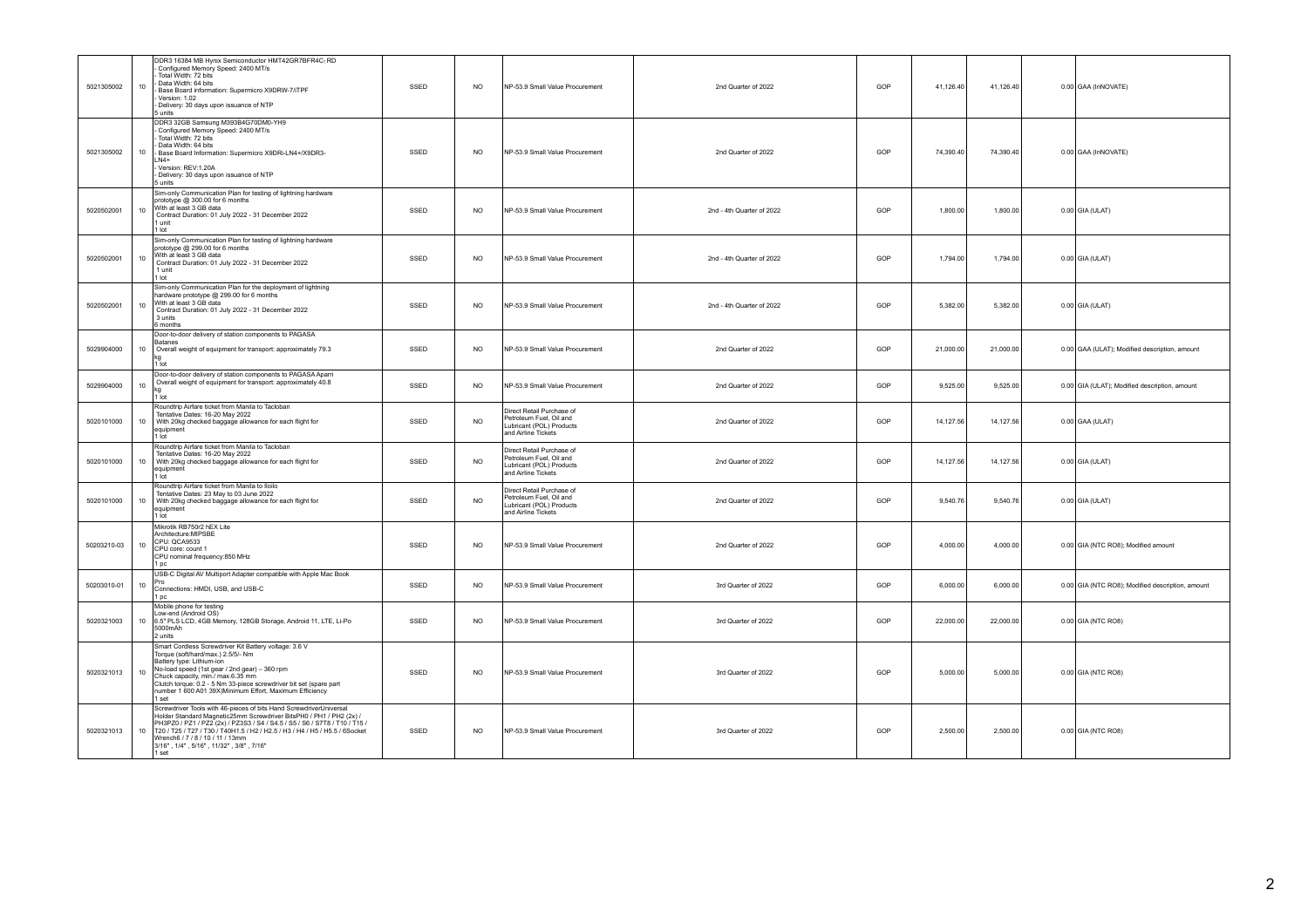| 5020321013  | 10      | Screwdriver Tools with 38-pieces of bits Allen Key (4x)  <br>Torch Light I<br>Universal Holder<br>25mm Screwdriver Bits<br>PH0 / PH1 (2x) / PH2 (2x) / PH3<br>PZ0 / PZ1 (2x) / PZ2 (2x) / PZ3<br>SL4/SL6/SL7<br>T15 / T20 / T25 / T40<br>HEX3 / HEX4 / HEX5 / HEX6<br>Sockets<br>5/6/7/8/10/11/13mm<br>Bosch Power Tools by BGE<br>1 set                                                             | SSED        | <b>NO</b>      | NP-53.9 Small Value Procurement                                                                         | 3rd Quarter of 2022 | GOP | 2,500.00   | 2,500.00   | 0.00 GIA (NTC RO8)                      |
|-------------|---------|------------------------------------------------------------------------------------------------------------------------------------------------------------------------------------------------------------------------------------------------------------------------------------------------------------------------------------------------------------------------------------------------------|-------------|----------------|---------------------------------------------------------------------------------------------------------|---------------------|-----|------------|------------|-----------------------------------------|
| 5020101000  | 10      | Roundtrip Airfare for Official Travel from Manila,<br>Philippines to Davao City<br>Airfare @ Php 12,000<br>Date: 19 May 2022 - 20 May 2022<br>with atleast 20kg baggage allowance<br>$1$ Int                                                                                                                                                                                                         | $_{\sf OD}$ | <b>NO</b>      | Direct Retail Purchase of<br>Petroleum Fuel, Oil and<br>Lubricant (POL) Products<br>and Airline Tickets | 2nd Quarter of 2022 | GOP | 12,000.00  | 12,000.00  | $0.00$ GAA                              |
| 5020399000  | $10-10$ | AC-DC Adaptor<br>5 pcs                                                                                                                                                                                                                                                                                                                                                                               | FAD         | <b>NO</b>      | Shopping (b)                                                                                            | 1st Quarter of 2022 | GOP | 5,000.00   | 5,000.00   | 0.00 GAA; Modified mode of procurement  |
| 5020399000  |         | Spaghetti Coil Matting<br>3&10 (Matting for 4 vehicles of ASTI)<br>50 feet                                                                                                                                                                                                                                                                                                                           | FAD         | N <sub>O</sub> | Shopping (b)                                                                                            | 1st Quarter of 2022 | GOP | 30,250.00  | 30,250.00  | 0.00 GAA (2021 Continuing)              |
| 50203010-01 | 10      | Headphones with Microphone<br>27 units                                                                                                                                                                                                                                                                                                                                                               | <b>KMD</b>  | N <sub>O</sub> | NP-53.9 Small Value Procurement                                                                         | 3rd Quarter of 2022 | GOP | 97,200.00  | 97,200.00  | $0.00$ GAA                              |
| 50203210-03 | 10      | External Monitor<br>12 units                                                                                                                                                                                                                                                                                                                                                                         | KMD         | N <sub>O</sub> | NP-53.9 Small Value Procurement                                                                         | 3rd Quarter of 2022 | GOP | 173,988.00 | 173,988.00 | $0.00$ GAA                              |
| 50203210-02 | 10      | Biometric device<br>4 units                                                                                                                                                                                                                                                                                                                                                                          | KMD         | <b>NO</b>      | NP-53.9 Small Value Procurement                                                                         | 3rd Quarter of 2022 | GOP | 59,996.00  | 59,996.00  | $0.00$ GAA                              |
| 5060405014  | 10      | Connectorized RF Power Amplifier for LTE Band 71<br>-Frequency Range: 600-2500MHz<br>-Amplifier Class: Class AB<br>Gain: 50dB typical<br>Delivery: 30 days upons issuance of NTP<br>2 units                                                                                                                                                                                                          | <b>RDD</b>  | <b>NO</b>      | NP-53.9 Small Value Procurement                                                                         | 2nd Quarter of 2022 | GOP | 580,000.00 | 0.00       | 580,000.00 GIA (REIINN)                 |
| 5060405014  | 10      | LTE Band 71 Duplexer<br>Power Rating: 200W CW max.<br>(1500W Peak Max)<br>Impedance: 50 Ohms nominal<br>Delivery: 30 days upons issuance of NTP<br>2 units                                                                                                                                                                                                                                           | <b>RDD</b>  | <b>NO</b>      | NP-53.9 Small Value Procurement                                                                         | 2nd Quarter of 2022 | GOP | 360,000.00 | 0.00       | 360,000.00 GIA (REIINN)                 |
| 5060405003  | 10      | 3GPP LTE Cellular Device<br>- OS: Android 11 or higher<br>- OS: Android 11 or higher<br>- Technology: GSM / HSPA / LTE / 5G (LTE BAnd 71 Capable<br>USB: USB Type-C 3.1<br>6 units                                                                                                                                                                                                                   | <b>RDD</b>  | <b>NO</b>      | NP-53.9 Small Value Procurement                                                                         | 2nd Quarter of 2022 | GOP | 150,000.00 | 0.00       | 150,000.00 GIA (REIINN)                 |
| 5060405003  | 10      | Software Defined Radio<br>RF Capabilities: at least 1 x Tx, 1 x Rx<br>- Frequency range: 70 MHz - 6 GHz<br>- Instantaneous bandwidth: up to 56 MHz<br>- Driver Support: USRP Hardware Driver (UHD)<br>open-source software API version 3.9.0 or later<br>Delivery: Items must be delivered to ASTI thirty (30)<br>calendar days upon issuance of NTP<br>1 unit                                       | <b>RDD</b>  | <b>NO</b>      | NP-53.9 Small Value Procurement                                                                         | 2nd Quarter of 2022 | GOP | 80,000.00  | 0.00       | 80,000.00 GIA (REIINN)                  |
| 5021199000  | 10      | LTE Band 71 DL Band-Pass Filter Board version 1, version 2 and full<br>turnkev<br>GENERAL: Supply and delivery of PCB and testing components<br>I. TECHNICAL SPECIFICATIONS:<br>For each PCB:<br>No. of unique parts: 2<br>No. of components: 3<br>No. of SMT pads: 13<br>No. of Through Hole pins: 0<br>supply of ceramic SMD/SMT filters, SMA connectors, etc.<br>for LokaLTE prototype<br>$1$ Int | <b>RDD</b>  | <b>NO</b>      | NP-53.9 Small Value Procurement                                                                         | 2nd Quarter of 2022 | GOP | 500,000.00 | 500,000.00 | 0.00 GIA (REIINN); Modified description |
| 5020702002  | 10      | Supply and Delivery of PCB Boards for RuralCasting Power Supply<br>Delivery: 30 days upon issuance of NTP<br>Purpose: part of RuralCasting prototype<br>6 sets                                                                                                                                                                                                                                       | <b>RDD</b>  | <b>NO</b>      | NP-53.9 Small Value Procurement                                                                         | 2nd Quarter of 2022 | GOP | 123,000.00 | 123,000.00 | 0.00 GIA (REIINN)                       |
| 5020702002  | 10      | USB ISDB-T Modulator Adaptor<br>Direct digital conversion to 50950MHz for excellent signal quality<br>- Standard 6/7/8 MHz bandwidth<br>for Ruralcasting set top box prototype<br>2 units                                                                                                                                                                                                            | <b>RDD</b>  | N <sub>O</sub> | NP-53 9 Small Value Procurement                                                                         | 2nd Quarter of 2022 | GOP | 50,000.00  | 50,000.00  | 0.00 GIA (REIINN)                       |
| 5020399000  | 10      | RF Cables<br>SMA male to Y type 2X<br>SMA female male rp sma Connector<br>Splitter Combiner Cable Pigtail<br>RF Extension RG316 Cable<br>2 pcs                                                                                                                                                                                                                                                       | <b>RDD</b>  | <b>NO</b>      | NP-53.9 Small Value Procurement                                                                         | 2nd Quarter of 2022 | GOP | 510.00     | 510.00     | 0.00 GIA (REIINN)                       |
| 5020399000  | 10      | RF Flex Cable 5in<br>- Wideband frequency coverage, DC to 18 GHz<br>10 pcs                                                                                                                                                                                                                                                                                                                           | RDD         | <b>NO</b>      | NP-53.9 Small Value Procurement                                                                         | 2nd Quarter of 2022 | GOP | 7,755.00   | 7,755.00   | 0.00 GIA (REIINN)                       |
| 5020399000  | 10      | RF Flex Cable 10in<br>-Max Frequency: 18GHz<br>14 pcs                                                                                                                                                                                                                                                                                                                                                | <b>RDD</b>  | <b>NO</b>      | NP-53.9 Small Value Procurement                                                                         | 2nd Quarter of 2022 | GOP | 10,500.00  | 10,500.00  | $0.00$ GIA (REIINN)                     |
| 5020399000  | 10      | RF Flex Cable 24in<br>Max Frequency: 18GHz<br>Length: 24 inches<br>Length: 10 inches<br>12 pcs                                                                                                                                                                                                                                                                                                       | <b>RDD</b>  | NO.            | NP-53.9 Small Value Procurement                                                                         | 2nd Quarter of 2022 | GOP | 15,360.00  | 15,360.00  | 0.00 GIA (REIINN)                       |
| 5020399000  | 10      | RF Flex Cable 3in<br>Max Frequency: 18GHz<br>Length: 3 inches<br>10 pcs                                                                                                                                                                                                                                                                                                                              | <b>RDD</b>  | NO.            | NP-53 9 Small Value Procurement                                                                         | 2nd Quarter of 2022 | GOP | 7.750.00   | 7.750.00   | $0.00$ GIA (REIINN)                     |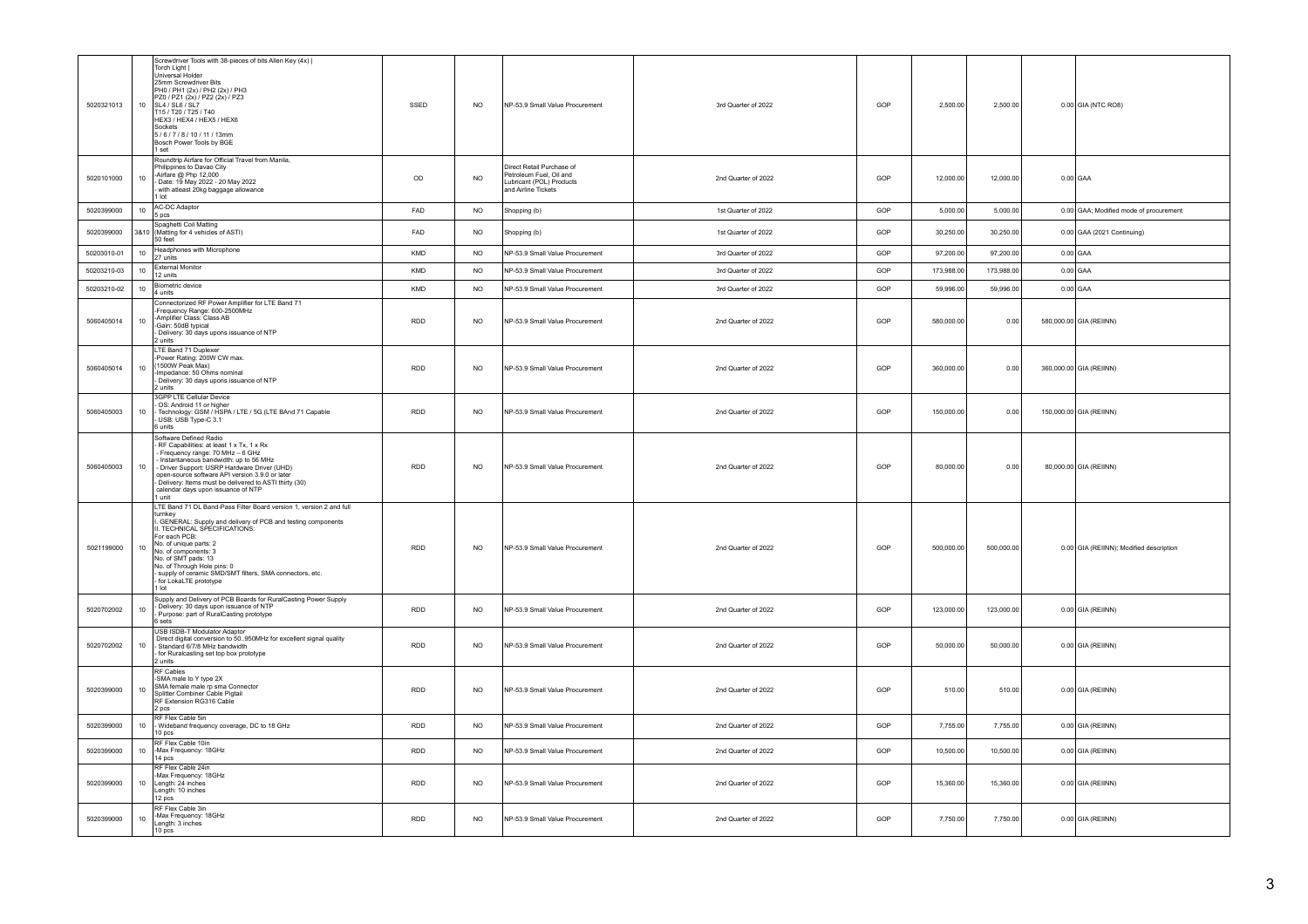|            |                 | 4g Internet Router with USB Port & SIM Card Slot & External                                                                                                                                                                                                                                                                                                                                                                                                                             |            |                |                                 |                     |     |                          |        |                     |
|------------|-----------------|-----------------------------------------------------------------------------------------------------------------------------------------------------------------------------------------------------------------------------------------------------------------------------------------------------------------------------------------------------------------------------------------------------------------------------------------------------------------------------------------|------------|----------------|---------------------------------|---------------------|-----|--------------------------|--------|---------------------|
| 5020321003 | 10 <sub>1</sub> | Antennas<br>AC1200 Dual Band Unlocked 4G LTE Modem Router with SIM Card<br>Slot, 1200Mbps Mesh WiFi, EC25-AFX Qualcomm Chipset, 5dBi High<br>Gain Antennas, DDNS, VPN, Cloudflare, LT500 Cellular Frequency<br>Band 4G-LTE-FDD:B2/B4/B5/B12/B13/B14/B66/B71; 3G-WCDMA:B2/B4/B5<br>4 pcs                                                                                                                                                                                                 | <b>RDD</b> | <b>NO</b>      | NP-53.9 Small Value Procurement | 2nd Quarter of 2022 | GOP | 47,100.00<br>47,100.00   |        | $0.00$ GIA (REIINN) |
| 5020399000 | 10 <sup>1</sup> | Writable Programmable Blank SIM USIM Card 4G LTE WCDMA<br>GSM Nano Micro SIM Card<br>10 pcs/set<br>5 sets                                                                                                                                                                                                                                                                                                                                                                               | <b>RDD</b> | <b>NO</b>      | NP-53.9 Small Value Procurement | 2nd Quarter of 2022 | GOP | 14,180.00<br>14,180.00   |        | 0.00 GIA (REIINN)   |
| 5020702001 | 10 <sup>1</sup> | <b>NUC KIT</b><br>Supply and delivery of the following:<br>. NUC Kit CORE i7- 2 units<br>11th generation i7 processor<br>M.2 22x80 key M slot<br>2.5" 7 mm SATA drive bay<br>117 x 112 x 51mm<br>Standard Flat Lid<br>Purpose: EPC ENB & Caching Server for base station prototype<br>. 8GB DDR4 2666Mhz Non ECC Memory RAM SODIMM- 4 pcs<br>RAM for NUC<br>3. 500GB M.2 NVME PCIE Gen 3x4 SSD- 2 pcs<br>SSD for NUC<br>4. 1TB Internal Hard Drive - 2 units<br>-HDD for NUC<br>2 units | <b>RDD</b> | N <sub>O</sub> | NP-53 9 Small Value Procurement | 2nd Quarter of 2022 | GOP | 134,000.00<br>134,000.00 |        | $0.00$ GIA (REIINN) |
| 5020321003 | 10 <sup>1</sup> | Router<br>-Dual-band Gigabit Wireless Router<br>3 units                                                                                                                                                                                                                                                                                                                                                                                                                                 | <b>RDD</b> | <b>NO</b>      | NP-53.9 Small Value Procurement | 2nd Quarter of 2022 | GOP | 6,300.00<br>6,300.00     |        | 0.00 GIA (REIINN)   |
| 5020301001 | 10              | USB Type-C to RJ45 Gigabit Ethernet Network Adapter<br>delivery: 30 days upon issuance of NTP<br>2 pcs                                                                                                                                                                                                                                                                                                                                                                                  | <b>RDD</b> | <b>NO</b>      | NP-53.9 Small Value Procurement | 2nd Quarter of 2022 | GOP | 1,820.00<br>1,820.00     |        | $0.00$ GIA (REIINN) |
| 5020321003 | 10 <sub>1</sub> | 24inches Bezel-less FHD Monitor 75Hz<br>for simulation activities<br>1 unit                                                                                                                                                                                                                                                                                                                                                                                                             | <b>RDD</b> | <b>NO</b>      | NP-53.9 Small Value Procurement | 2nd Quarter of 2022 | GOP | 13,500.00<br>13,500.00   |        | 0.00 GIA (REIINN)   |
| 5020301001 | 10              | Wired Optical Keyboard & Mouse<br>Spill-resistant design<br>1600 DPI tracking engine<br>pc                                                                                                                                                                                                                                                                                                                                                                                              | RDD        | NO             | NP-53.9 Small Value Procurement | 2nd Quarter of 2022 | GOP | 910.00                   | 910.00 | $0.00$ GIA (REIINN) |
| 5020399000 | 10              | Power Strip Tower Surge Protector<br>10 Ft Surge Protector Power Strip Tower, JACKYLED 12 AC Outlets<br>Desktop Charging Station with Heavy Duty Extension Cord, Fireproof<br>Electrical Power Cord for Home Office Dorm, Black<br>4 pcs                                                                                                                                                                                                                                                | <b>RDD</b> | <b>NO</b>      | NP-53.9 Small Value Procurement | 2nd Quarter of 2022 | GOP | 8,740.00<br>8,740.00     |        | $0.00$ GIA (REIINN) |
| 5020399000 | 10 <sub>1</sub> | Outdoor Extension Cords<br>25 Ft Extension Cord, 3-Outlet Power Strip, Double Insulated,<br>Grounded, Heavy Duty, 16 Gauge, General Purpose, Ideal for<br>Outdoor Lighting, UL Listed, Black, 36825-T1<br>supplies to be used during testing and actual deployment of<br>prototype<br>15 pcs                                                                                                                                                                                            | <b>RDD</b> | <b>NO</b>      | NP-53.9 Small Value Procurement | 2nd Quarter of 2022 | GOP | 16,200.00<br>16,200.00   |        | 0.00 GIA (REIINN)   |
| 5020399000 | 10              | Single Board Computer 4GB<br>- 2-lane MIPI DSI display port<br>2-lane MIPI CSI camera port<br>4-pole stereo audio and composite video port<br>5V DC via USB-C connector<br>2 units                                                                                                                                                                                                                                                                                                      | <b>RDD</b> | <b>NO</b>      | NP-53.9 Small Value Procurement | 2nd Quarter of 2022 | GOP | 21,300.00<br>21,300.00   |        | 0.00 GIA (REIINN)   |
| 5020399000 | 10 <sub>1</sub> | Single Board Computer Power Supply<br>Raspberry Pi compatible power supply<br>5.1 V 3A USB C<br>Delivery: 30 days upon issuance of NTP<br>4 units                                                                                                                                                                                                                                                                                                                                       | <b>RDD</b> | <b>NO</b>      | NP-53.9 Small Value Procurement | 2nd Quarter of 2022 | GOP | 3,450.00<br>3,450.00     |        | 0.00 GIA (REIINN)   |
| 5020301001 | 10 <sup>1</sup> | 32 GB microSD Card Class 10<br>Waterproof, shockproof<br>delivery: 30 days upon issuance of NTP<br>supplies for Sites 3 &4<br>4 pcs                                                                                                                                                                                                                                                                                                                                                     | <b>RDD</b> | N <sub>O</sub> | NP-53.9 Small Value Procurement | 2nd Quarter of 2022 | GOP | 1,800.00<br>1,800.00     |        | 0.00 GIA (REIINN)   |
| 5020321003 | 10              | Touch Screen Display for Single Board Computer<br>Raspberry Pi compatible<br>Delivery: 30 days upon issuance of NTP<br>supplies for Sites 3 &4<br>4 units                                                                                                                                                                                                                                                                                                                               | <b>RDD</b> | <b>NO</b>      | NP-53.9 Small Value Procurement | 2nd Quarter of 2022 | GOP | 18,000.00<br>18,000.00   |        | $0.00$ GIA (REIINN) |
| 5020301001 | 10 <sub>1</sub> | USB Hub 4 Port for Raspberry Pi<br>4-port USB hub for Raspberry Pi Zero<br>4 units                                                                                                                                                                                                                                                                                                                                                                                                      | RDD        | <b>NO</b>      | NP-53.9 Small Value Procurement | 2nd Quarter of 2022 | GOP | 3,120.00<br>3,120.00     |        | 0.00 GIA (REIINN)   |
| 5029903000 | 10              | Meals for participants: Meeting with LGU and stakeholders re REIINN<br>Technology Implementation in Tanay Rizal (Site 1)<br>- Tentative: 3rd Week of May 2022<br>Estimated no. of pax: 50 pax<br>1 lot                                                                                                                                                                                                                                                                                  | <b>RDD</b> | <b>NO</b>      | NP-53.9 Small Value Procurement | 2nd Quarter of 2022 | GOP | 50,000.00<br>50,000.00   |        | 0.00 GIA (REIINN)   |
| 5029903000 | 10              | Meals for participants: Meeting with LGU and stakeholders re REIINN<br>Technology Implementation in Castillejos, Zambales (Site 2)<br>Tentative: 3rd Week of May 2022<br>Estimated no. of pax: 50 pax<br>1 lot                                                                                                                                                                                                                                                                          | <b>RDD</b> | <b>NO</b>      | NP-53.9 Small Value Procurement | 2nd Quarter of 2022 | GOP | 50,000.00<br>50,000.00   |        | 0.00 GIA (REIINN)   |
| 5029903000 | 10 <sup>1</sup> | Meals for participants - Brief Meeting with DepEd Secretary and DOST<br>Secretary cum MOU Ceremonial Signing (Metro Manila)<br>Tentative: June 15, 2022<br>Estimated no. of pax: max of 80 pax<br>1 lot                                                                                                                                                                                                                                                                                 | <b>RDD</b> | NO.            | NP-53.9 Small Value Procurement | 2nd Quarter of 2022 | GOP | 80,000.00<br>80,000.00   |        | 0.00 GIA (REIINN)   |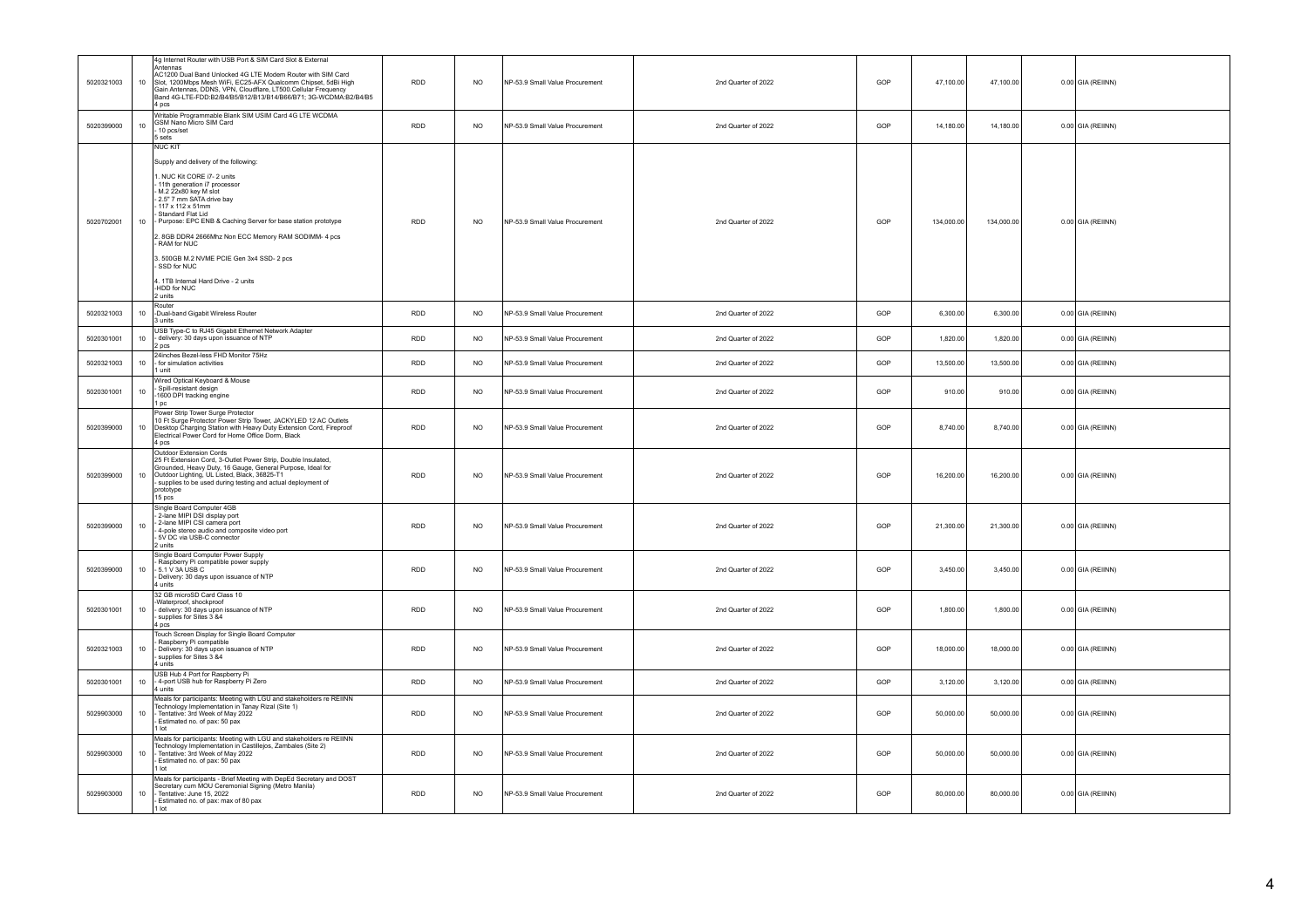| 5020399000  | 10              | <b>REIINN Polo Shirts</b><br>cotton, with embroidered logo/text (back and front)<br>design to be provided by end-user<br>Purpose: For project promotions, information campaigns, and<br>signing/turnover activities with partners/stakeholders<br>$30$ pcs                                                             | <b>RDD</b> | <b>NO</b>      | NP-53.9 Small Value Procurement                                                                         | 2nd Quarter of 2022 | GOP | 18,000.00  | 18,000.00  | $0.00$ GIA (REIINN)                             |
|-------------|-----------------|------------------------------------------------------------------------------------------------------------------------------------------------------------------------------------------------------------------------------------------------------------------------------------------------------------------------|------------|----------------|---------------------------------------------------------------------------------------------------------|---------------------|-----|------------|------------|-------------------------------------------------|
| 5020321003  | 10              | <b>ISDB-T Tablet</b><br>Android 8 Oreo Go Edition<br>1.3GHz quad-core processor<br>1GB RAM<br>16GB internal storage, expandable up to 64GB via MicroSD card<br>for simulation/testing activities (sites 1-6)<br>5 units                                                                                                | <b>RDD</b> | <b>NO</b>      | NP-53.9 Small Value Procurement                                                                         | 2nd Quarter of 2022 | GOP | 30,000.00  | 30,000.00  | $0.00$ GIA (REIINN)                             |
| 5020399000  | 10 <sub>1</sub> | REIINN Water-resistant Jackets<br>-Details: with text and logo (front and back)<br>Material: lightweight, water-resistant, with detachable hood<br>design to be provided by end-user<br>Purpose:For project promotions, information campaigns, and<br>signing/turnover activities with partners/stakeholders<br>30 pcs | <b>RDD</b> | <b>NO</b>      | NP-53.9 Small Value Procurement                                                                         | 2nd Quarter of 2022 | GOP | 39,000.00  | 39,000.00  | 0.00 GIA (REIINN)                               |
| 5020399000  | 10              | <b>REIINN Round Neck Shirts</b><br>cotton, with embossed rubberized logo/text (back and front)<br>design to be provided by end-user<br>Purpose: For project promotions, information campaigns with<br>partners communities and agencies (Sites 1-4)<br>34 pcs                                                          | RDD        | $NO$           | NP-53.9 Small Value Procurement                                                                         | 2nd Quarter of 2022 | GOP | 8,500.00   | 8,500.00   | $0.00$ GIA (REIINN)                             |
| 5020702002  | 10              | 14x12x8 RF Enclosure<br>Fiberglass Weatherproof Vented NEMA Enclosure with 24 VDC Cooling Fan<br>-12VDC Thermostat Controlled Cooling Fan<br>-Two (2) 4" Vents with Rain Shields snd Screens<br>Removable Terminal Block<br>Enclosure for LokaLTE Prototype<br>2 units                                                 | <b>RDD</b> | N <sub>O</sub> | NP-53 9 Small Value Procurement                                                                         | 2nd Quarter of 2022 | GOP | 32,000.00  | 32,000.00  | $0.00$ GIA (REIINN)                             |
| 5020702002  | 10              | 18x16x08 Rf Enclosure<br>Fiberglass Reinf Polyester FRP Weatherproof Outdoor IP24 NEMA 3R<br>Enclosure, 240 VAC MNT PLT, Mechanical Thermostat Fan Gray<br>Enclosure for LokaLTE Prototype<br>2 units                                                                                                                  | <b>RDD</b> | <b>NO</b>      | NP-53.9 Small Value Procurement                                                                         | 2nd Quarter of 2022 | GOP | 51,200.00  | 51,200.00  | $0.00$ GIA (REIINN)                             |
| 5020399000  | 10 <sub>1</sub> | AC to DC Power Supply for PCB Boards<br>Switching Power Supplies 68W 5V/4A, 24V/1.5A, 12V/1A<br>Input Voltage: 88 VAC to 264 VAC<br>2 units                                                                                                                                                                            | <b>RDD</b> | <b>NO</b>      | NP-53.9 Small Value Procurement                                                                         | 2nd Quarter of 2022 | GOP | 3,300.00   | 3,300.00   | $0.00$ GIA (REIINN)                             |
| 5020399000  | 10              | AC to DC Power Supply for RF Power Amplifier<br>36V Switching Power Supply 9.7A 350W<br>Input Voltage and Current: 200 - 240 VAC 4.0A; 100 - 120 VAC 6.5A<br>length: 21.5 cm<br>width: 11.5 cm<br>I unit                                                                                                               | RDD        | <b>NO</b>      | NP-53.9 Small Value Procurement                                                                         | 2nd Quarter of 2022 | GOP | 1,500.00   | 1,500.00   | $0.00$ GIA (REIINN)                             |
| 5020399000  | 10 <sub>1</sub> | DC Jack for LTE Band 71 PCB Boards<br>21. mm Cable Mount DC Jack Plug 2A<br>Gender: Male<br>Size: 2.1 mm<br>Mounting type: Cable Mount<br>Type: DC<br>l unit                                                                                                                                                           | RDD        | NO.            | NP-53.9 Small Value Procurement                                                                         | 2nd Quarter of 2022 | GOP | 1.600.00   | 1.600.00   | 0.00 GIA (REIINN)                               |
| 5020399000  | 10 <sup>1</sup> | RF Cables for LTE Band 71 Antenna (30 Meters)<br>LMR240 Shielded Coax Cables (30 meters)<br>Frequency range: 30 -5800 MHz<br>Impedance: 50 Ohms<br>Capacitance: 24 pF/m<br>2 pcs                                                                                                                                       | <b>RDD</b> | <b>NO</b>      | NP-53.9 Small Value Procurement                                                                         | 2nd Quarter of 2022 | GOP | 3.850.00   | 3,850.00   | 0.00 GIA (REIINN)                               |
| 5020399000  | 10 <sub>1</sub> | RF Cables for LTE Band 71 Antenna (15 Meters)<br>LMR240 Shielded Coax Cables (15 meters)<br>Frequency range: 30 -5800 MHz<br>Impedance: 50 Ohms<br>Capacitance: 24 pF/m<br>2 pcs                                                                                                                                       | <b>RDD</b> | <b>NO</b>      | NP-53.9 Small Value Procurement                                                                         | 2nd Quarter of 2022 | GOP | 1,925.00   | 1,925.00   | 0.00 GIA (REIINN)                               |
| 5021503000  | 10              | GSIS Insurance for deployed equipment<br>location and list of equipment to be provided by end-user<br>tentative: 1 year (Janaury 2022-Dec. 2022)<br>I lot                                                                                                                                                              | RDD        | <b>NO</b>      | NP-53.5 Agency-to-Agency                                                                                | 2nd Quarter of 2022 | GOP | 150,000.00 | 150,000.00 | 0.00 GIA (REIINN); Modified description, amount |
| 5020101000  | 10              | Round Trip Airfare Ticket for Official<br>Fravel - From MNL-DVO-MNL Date:<br>June 14-15, 2022 - SkAI-Pinas<br>Program-wide Congress (11<br>passengers)<br>tot I                                                                                                                                                        | CSD        | <b>NO</b>      | Direct Retail Purchase of<br>Petroleum Fuel, Oil and<br>Lubricant (POL) Products<br>and Airline Tickets | 2nd Quarter of 2022 | GOP | 74,000.00  | 74,000.00  | $0.00$ GIA (ALaM)                               |
| 50207020-02 | 10 <sub>1</sub> | Edge Computing Development Board<br>Note: to be used for development and<br>prototyping<br>1 pc                                                                                                                                                                                                                        | <b>RDD</b> | <b>NO</b>      | NP-53.9 Small Value Procurement                                                                         | 2nd Quarter of 2022 | GOP | 80,500.00  | 80,500.00  | $0.00$ GAA (AUS)                                |
| 50207020-02 | 10              | Edge Computing Development Board<br>Note: to be used for development and<br>prototyping<br>1 pc                                                                                                                                                                                                                        | <b>RDD</b> | <b>NO</b>      | NP-53.9 Small Value Procurement                                                                         | 2nd Quarter of 2022 | GOP | 65.000.00  | 65,000.00  | $0.00$ GAA (AUS)                                |
| 50207020-02 | 10 <sup>1</sup> | Mobile Robot Ball Roller Wheel<br>- Note: to be used for prototyping<br>5 packs                                                                                                                                                                                                                                        | <b>RDD</b> | <b>NO</b>      | NP-53 9 Small Value Procurement                                                                         | 2nd Quarter of 2022 | GOP | 5 750 00   | 5,750.00   | $0.00$ GAA (AUS)                                |
| 50203210-03 | 10              | Display - 5"<br>Note: To be used for research and<br>development<br>2 pcs                                                                                                                                                                                                                                              | RDD        | <b>NO</b>      | NP-53.9 Small Value Procurement                                                                         | 2nd Quarter of 2022 | GOP | 10,780.00  | 10,780.00  | $0.00$ GAA (AUS)                                |
| 5020399000  | 10 <sup>1</sup> | UPS Module<br>Note: To be used for research and<br>development<br>2 pcs                                                                                                                                                                                                                                                | <b>RDD</b> | NO.            | NP-53.9 Small Value Procurement                                                                         | 2nd Quarter of 2022 | GOP | 3 740 00   | 3,740.00   | $0.00$ GAA (AUS)                                |
| 50203010-02 | 10              | Triangle Ruler<br>Note: Tool to be used for development<br>1 pc                                                                                                                                                                                                                                                        | <b>RDD</b> | N <sub>O</sub> | NP-53.9 Small Value Procurement                                                                         | 2nd Quarter of 2022 | GOP | 316.25     | 316.25     | $0.00$ GAA (AUS)                                |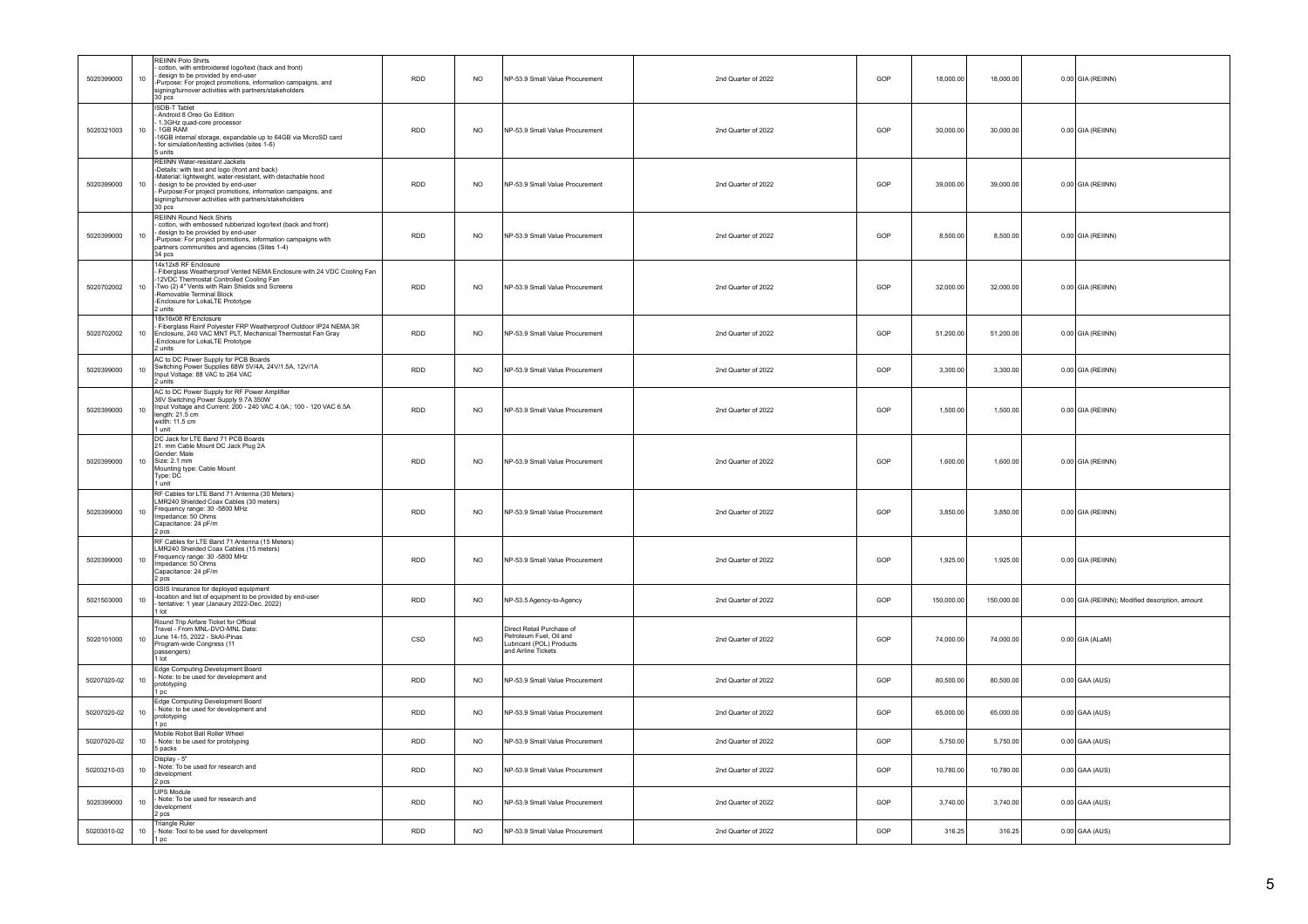| 5020399000  | $10$   | Precision Screwdriver Renair Kit<br>Note: Tool to be used for development<br>1 set                                        | <b>RDD</b> | <b>NO</b>      | NP-53.9 Small Value Procurement | 2nd Quarter of 2022 | GOP | 852.50    | 852.50    | $0.00$ GAA (AUS) |
|-------------|--------|---------------------------------------------------------------------------------------------------------------------------|------------|----------------|---------------------------------|---------------------|-----|-----------|-----------|------------------|
| 5020399000  | $10$   | Screw Extractor Kit<br>Note: Tool to be used for development<br>1 set                                                     | <b>RDD</b> | <b>NO</b>      | NP-53.9 Small Value Procurement | 2nd Quarter of 2022 | GOP | 770.00    | 770.00    | $0.00$ GAA (AUS) |
| 5020399000  | $10$   | Soldering Iron Tip Cleaner - Brass Sponge<br>Note: Expendable supplies to be used for<br>electronics development<br>5 pcs | <b>RDD</b> | <b>NO</b>      | NP-53.9 Small Value Procurement | 2nd Quarter of 2022 | GOP | 687.50    | 687.50    | $0.00$ GAA (AUS) |
| 5020399000  | $10$   | Soldering Iron Tip Cleaner - Rosin<br>Note: Expendable supplies to be used for<br>electronics development<br>2 pcs        | <b>RDD</b> | <b>NO</b>      | NP-53.9 Small Value Procurement | 2nd Quarter of 2022 | GOP | 467.50    | 467.50    | $0.00$ GAA (AUS) |
| 5020399000  | $10$   | Soldering Iron Tip Tinner<br>Note: Expendable supplies to be used for<br>electronics development<br>3 pcs                 | RDD        | <b>NO</b>      | NP-53.9 Small Value Procurement | 2nd Quarter of 2022 | GOP | 1,072.50  | 1,072.50  | $0.00$ GAA (AUS) |
| 5020399000  | $10\,$ | Isopropyl Alcohol - 99%<br>Note: Expendable supplies to be used for<br>electronics development<br>1 bottle                | <b>RDD</b> | <b>NO</b>      | NP-53.9 Small Value Procurement | 2nd Quarter of 2022 | GOP | 1,100.00  | 1,100.00  | $0.00$ GAA (AUS) |
| 5020399000  | $10$   | Wiring Harness Tape<br>Note: Expendable supplies to be used for<br>electronics development<br>2 rolls                     | RDD        | $NO$           | NP-53.9 Small Value Procurement | 2nd Quarter of 2022 | GOP | 440.00    | 440.00    | $0.00$ GAA (AUS) |
| 5020399000  | 10     | Mesh Wiring Harness<br>Note: Expendable supplies to be used for<br>electronics development<br>2 rolls                     | <b>RDD</b> | <b>NO</b>      | NP-53.9 Small Value Procurement | 2nd Quarter of 2022 | GOP | 1,485.00  | 1,485.00  | $0.00$ GAA (AUS) |
| 5020399000  | $10$   | Rubber Air Pump<br>- Note: Expendable supplies to be used for<br>electronics development<br>2 pcs                         | <b>RDD</b> | <b>NO</b>      | NP-53.9 Small Value Procurement | 2nd Quarter of 2022 | GOP | 352.00    | 352.00    | $0.00$ GAA (AUS) |
| 5020399000  | 10     | Hot Bed Insulation<br>Note: supply/accessory for 3D printer<br>1 pack                                                     | RDD        | $NO$           | NP-53.9 Small Value Procurement | 2nd Quarter of 2022 | GOP | 528.00    | 528.00    | $0.00$ GAA (AUS) |
| 5020399000  | $10$   | Hot Bed Silicone Spacer<br>Note: supply/accessory for 3D printer<br>2 packs                                               | <b>RDD</b> | <b>NO</b>      | NP-53.9 Small Value Procurement | 2nd Quarter of 2022 | GOP | 825.00    | 825.00    | $0.00$ GAA (AUS) |
| 5020399000  | 10     | Bowden Tubing Kit<br>Note: supply/accessory for 3D printer<br>2 set                                                       | <b>RDD</b> | N <sub>O</sub> | NP-53.9 Small Value Procurement | 2nd Quarter of 2022 | GOP | 1,210.00  | 1,210.00  | $0.00$ GAA (AUS) |
| 5020399000  | $10\,$ | Pneumatic Fitting<br>Note: supply/accessory for 3D printer<br>1 pack                                                      | RDD        | <b>NO</b>      | NP-53.9 Small Value Procurement | 2nd Quarter of 2022 | GOP | 1,210.00  | 1,210.00  | $0.00$ GAA (AUS) |
| 5020399000  | 10     | Belt Tensioner - 2020<br>Note: supply/accessory for 3D printer<br>2 pcs                                                   | <b>RDD</b> | <b>NO</b>      | NP-53.9 Small Value Procurement | 2nd Quarter of 2022 | GOP | 1,848.00  | 1,848.00  | $0.00$ GAA (AUS) |
| 5020399000  | $10$   | Belt Tensioner - 2040<br>- Note: supply/accessory for 3D printer<br>1 pc                                                  | <b>RDD</b> | <b>NO</b>      | NP-53.9 Small Value Procurement | 2nd Quarter of 2022 | GOP | 693.00    | 693.00    | $0.00$ GAA (AUS) |
| 5020399000  | $10\,$ | Belt Tensioner - 4040<br>Note: supply/accessory for 3D printer<br>1 <sub>DC</sub>                                         | <b>RDD</b> | <b>NO</b>      | NP-53.9 Small Value Procurement | 2nd Quarter of 2022 | GOP | 940.50    | 940.50    | $0.00$ GAA (AUS) |
| 50203210-02 | $10$   | DC Fan - 4020<br>Note: supply/accessory for 3D printer<br>4 pcs                                                           | <b>RDD</b> | <b>NO</b>      | NP-53.9 Small Value Procurement | 2nd Quarter of 2022 | GOP | 1,155.00  | 1,155.00  | $0.00$ GAA (AUS) |
| 50203210-02 | $10$   | DC Fan - 5015<br>Note: supply/accessory for 3D printer<br>4 packs                                                         | RDD        | <b>NO</b>      | NP-53.9 Small Value Procurement | 2nd Quarter of 2022 | GOP | 1,650.00  | 1,650.00  | $0.00$ GAA (AUS) |
| 50203210-02 | $10\,$ | DC Fan - 8025<br>Note: supply/accessory for 3D printer<br>2 packs                                                         | <b>RDD</b> | N <sub>O</sub> | NP-53.9 Small Value Procurement | 2nd Quarter of 2022 | GOP | 5,000.00  | 5,000.00  | $0.00$ GAA (AUS) |
| 50203010-01 | $10\,$ | MicroSD Card Extension Cable<br>Note: supply/accessory for 3D printer<br>5 pcs                                            | <b>RDD</b> | <b>NO</b>      | NP-53.9 Small Value Procurement | 2nd Quarter of 2022 | GOP | 1,732.50  | 1,732.50  | $0.00$ GAA (AUS) |
| 50203010-01 | $10\,$ | MicroSD Card<br>Note: to be used for daily work<br>10 pcs                                                                 | <b>RDD</b> | <b>NO</b>      | NP-53.9 Small Value Procurement | 2nd Quarter of 2022 | GOP | 6,875.00  | 6,875.00  | $0.00$ GAA (AUS) |
| 5020399000  | 10     | 3D Printer Enclosure<br>Note: supply/accessory for 3D printer<br>2 pcs                                                    | <b>RDD</b> | <b>NO</b>      | NP-53.9 Small Value Procurement | 2nd Quarter of 2022 | GOP | 8,360.00  | 8,360.00  | $0.00$ GAA (AUS) |
| 50213050-02 | $10\,$ | 3D Printer Motherboard<br>Note: supply/accessory for 3D printer<br>1 pc                                                   | <b>RDD</b> | <b>NO</b>      | NP-53.9 Small Value Procurement | 2nd Quarter of 2022 | GOP | 4,180.00  | 4,180.00  | $0.00$ GAA (AUS) |
| 5020399000  | 10     | 3D Printer Nozzle and Cleaning Kit<br>Note: supply/accessory for 3D printer<br>4 packs                                    | RDD        | <b>NO</b>      | NP-53.9 Small Value Procurement | 2nd Quarter of 2022 | GOP | 1,430.00  | 1,430.00  | $0.00$ GAA (AUS) |
| 5020399000  | $10$   | Servo Motor Heatsink<br>Note: supply/accessory for 3D printer<br>2 packs                                                  | RDD        | <b>NO</b>      | NP-53.9 Small Value Procurement | 2nd Quarter of 2022 | GOP | 3,000.00  | 3,000.00  | $0.00$ GAA (AUS) |
| 5020399000  | 10     | <b>Heatblock Sock</b><br>Note: supply/accessory for 3D printer<br>3 packs                                                 | <b>RDD</b> | <b>NO</b>      | NP-53.9 Small Value Procurement | 2nd Quarter of 2022 | GOP | 990.00    | 990.00    | $0.00$ GAA (AUS) |
| 5020399000  | 10     | <b>Hotend Kit</b><br>Note: supply/accessory for 3D printer<br>1 set                                                       | <b>RDD</b> | <b>NO</b>      | NP-53.9 Small Value Procurement | 2nd Quarter of 2022 | GOP | 1,430.00  | 1,430.00  | $0.00$ GAA (AUS) |
| 5020399000  | $10\,$ | Heat Break - Bimetal<br>Note: supply/accessory for 3D printer<br>3 pcs                                                    | RDD        | <b>NO</b>      | NP-53.9 Small Value Procurement | 2nd Quarter of 2022 | GOP | 10,500.00 | 10,500.00 | $0.00$ GAA (AUS) |
| 5020399000  | 10     | All-Metal Extruder<br>Note: supply/accessory for 3D printer<br>2 pcs                                                      | <b>RDD</b> | <b>NO</b>      | NP-53.9 Small Value Procurement | 2nd Quarter of 2022 | GOP | 1,650.00  | 1,650.00  | $0.00$ GAA (AUS) |
| 5020399000  | $10$   | POM Guide Rollers<br>Note: supply/accessory for 3D printer<br>2 packs                                                     | <b>RDD</b> | <b>NO</b>      | NP-53.9 Small Value Procurement | 2nd Quarter of 2022 | GOP | 3,025.00  | 3,025.00  | $0.00$ GAA (AUS) |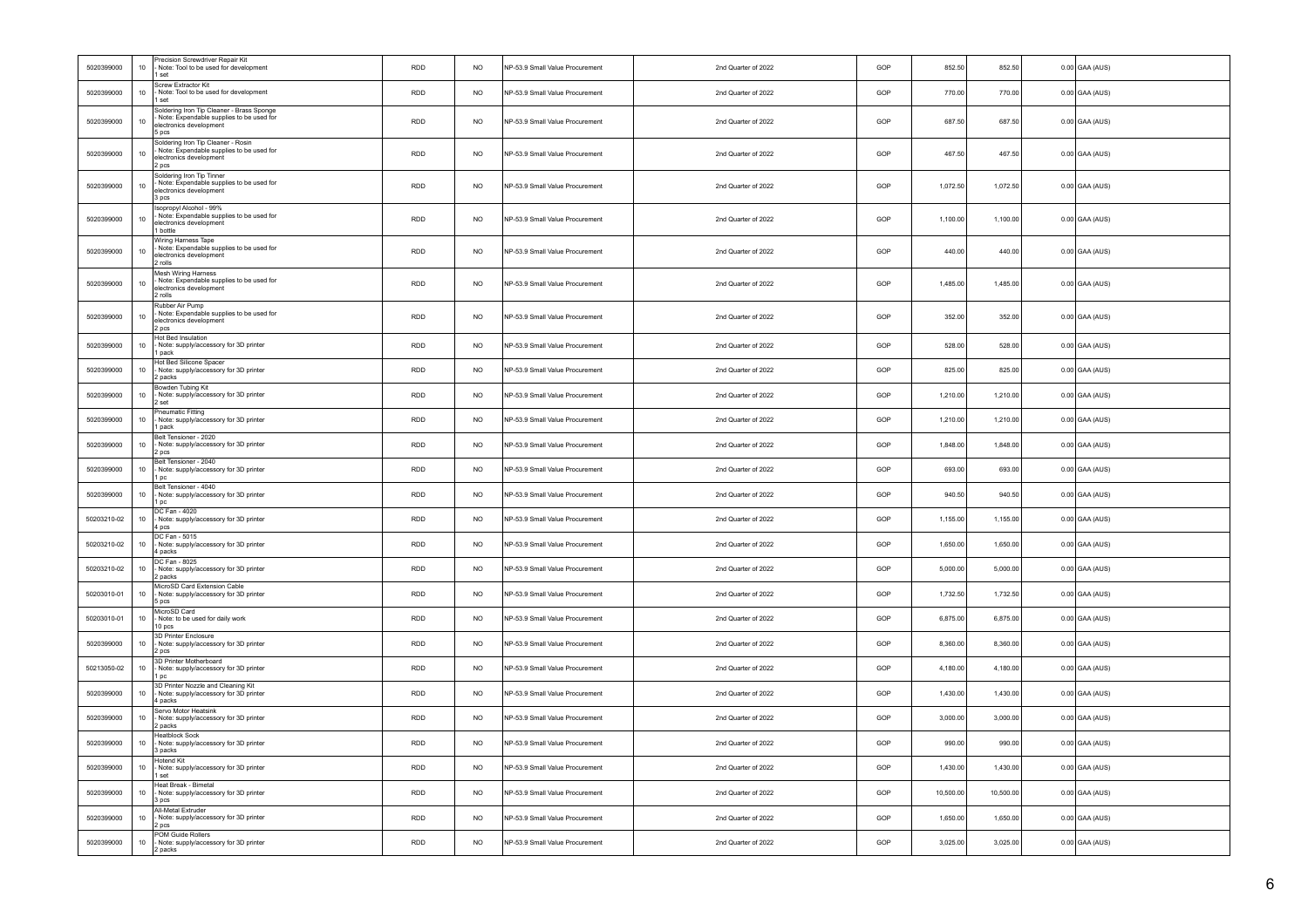| 5020399000  | $10\,$ | Filament Storage Kit<br>Note: supply/accessory for 3D printer<br>1 box                                                                                                                                                                                                                                                                                                                 | <b>RDD</b>    | <b>NO</b>       | NP-53.9 Small Value Procurement                                                                         | 2nd Quarter of 2022       | GOP | 1,581.25      | 1,581.25      | $0.00$ GAA (AUS)                                            |
|-------------|--------|----------------------------------------------------------------------------------------------------------------------------------------------------------------------------------------------------------------------------------------------------------------------------------------------------------------------------------------------------------------------------------------|---------------|-----------------|---------------------------------------------------------------------------------------------------------|---------------------------|-----|---------------|---------------|-------------------------------------------------------------|
| 5020399000  | 10     | Filament Moisture Absorber<br>Note: supply/accessory for 3D printer<br>1 pack                                                                                                                                                                                                                                                                                                          | <b>RDD</b>    | N <sub>O</sub>  | NP-53.9 Small Value Procurement                                                                         | 2nd Quarter of 2022       | GOP | 1,320.00      | 1,320.00      | $0.00$ GAA (AUS)                                            |
| 5020399000  | 10     | DC-DC Buck Converter Module<br>Note: supply/accessory for 3D printer<br>2 pcs                                                                                                                                                                                                                                                                                                          | RDD           | <b>NO</b>       | VP-53.9 Small Value Procurement                                                                         | 2nd Quarter of 2022       | GOP | 561.00        | 561.00        | $0.00$ GAA (AUS)                                            |
| 5020399000  | 10     | High Current Relay Module - 2 Channel<br>Note: supply/accessory for 3D printer<br>2 pcs                                                                                                                                                                                                                                                                                                | RDD           | N <sub>O</sub>  | NP-53.9 Small Value Procurement                                                                         | 2nd Quarter of 2022       | GOP | 990.00        | 990.00        | $0.00$ GAA (AUS)                                            |
| 5020399000  | 10     | Solid State Relay - 25A<br>Note: supply/accessory for 3D printer<br>1 pc                                                                                                                                                                                                                                                                                                               | <b>RDD</b>    | N <sub>O</sub>  | VP-53.9 Small Value Procurement                                                                         | 2nd Quarter of 2022       | GOP | 1,402.50      | 1,402.50      | $0.00$ GAA (AUS)                                            |
| 50203210-02 | 10     | Speakerphone<br>Note: to be used for daily work<br>1 unit                                                                                                                                                                                                                                                                                                                              | <b>RDD</b>    | NO.             | VP-53.9 Small Value Procurement                                                                         | 2nd Quarter of 2022       | GOP | 8,580.00      | 8,580.00      | $0.00$ GAA (AUS)                                            |
| 5020399000  | $10$   | Power Strip<br>Note: to be used for daily work<br>5 pcs                                                                                                                                                                                                                                                                                                                                | RDD           | <b>NO</b>       | NP-53 9 Small Value Procurement                                                                         | 2nd Quarter of 2022       | GOP | 9,212.50      | 9,212.50      | $0.00$ GAA (AUS)                                            |
| 5020399000  | 10     | Spot Welder Pen - Terminal Connector<br>Note: supplies to be used for development<br>and prototyping<br>1 set                                                                                                                                                                                                                                                                          | <b>RDD</b>    | NO.             | NP-53.9 Small Value Procurement                                                                         | 2nd Quarter of 2022       | GOP | 4,000.00      | 4,000.00      | 0.00 GAA (AUS); Modified unit of measure, amount            |
| 5020101000  | 10     | Roundtrip Airfare for Official Travel from Manila to Davao -<br>Airfare @ PhP 6,451.80<br>Date: June 6, 2022 to June 7, 2022<br>2 lots                                                                                                                                                                                                                                                 | <b>RDD</b>    | <b>NO</b>       | Direct Retail Purchase of<br>Petroleum Fuel, Oil and<br>Lubricant (POL) Products<br>and Airline Tickets | 2nd Quarter of 2022       | GOP | 12,903.60     | 12,903.60     | 0.00 GIA (ROAMER)                                           |
| 5020101000  | 10     | Roundtrip Airfare for Official Travel from Manila to Davao -<br>Airfare @ PhP 6,801.36<br>Date: June 13, 2022 to June 14, 2022<br>11 lots                                                                                                                                                                                                                                              | <b>RDD</b>    | N <sub>O</sub>  | Direct Retail Purchase of<br>Petroleum Fuel, Oil and<br>ubricant (POL) Products<br>and Airline Tickets  | 2nd Quarter of 2022       | GOP | 74 814 96     | 74 814 96     | 0.00 GIA (ROAMER)                                           |
| 5020504000  | $10\,$ | Very High Resolution Images<br>Description: Satellite Images<br>Delivery: July - December<br>Payment Terms: Progress Billing<br>$1$ Int                                                                                                                                                                                                                                                | SSED          | <b>NO</b>       | Competitive Bidding                                                                                     | 3rd - 4th Quarter of 2022 | GOP | 23,000,000.00 | 23,000,000.00 | 0.00 GAA (PEDRO)                                            |
| 5021299099  | $10$   | Pesticide Services<br>Details: Davao GRS Perticide Services<br>Duration: 3rd and 4th Quarter of 2022<br>1 lot                                                                                                                                                                                                                                                                          | SSED          | NO <sub>1</sub> | NP-53 9 Small Value Procurement                                                                         | 3rd - 4th Quarter of 2022 | GOP | 30,000.00     | 30,000.00     | 0.00 GAA (PEDRO)                                            |
| 5060405003  | 10     | Laptops<br>Price: 100,000.00/unit<br>11th Generation Intel® Core™ i7-1165G7 Processor (2.80 GHz up to 4.70<br>GHz)<br>3 units                                                                                                                                                                                                                                                          | SSED          | NO.             | Competitive Bidding                                                                                     | 2nd - 3rd Quarter of 2022 | GOP | 300,000.00    | 0.00          | 300,000.00 GIA (SARwAIS)                                    |
| 5060405003  | 10     | Laptops<br>Price: 100,000.00/unit<br>at least 2.5 GHz quad-core processor with boost up to 4.7 GHz"<br>3 units                                                                                                                                                                                                                                                                         | SSED          | <b>NO</b>       | Competitive Bidding                                                                                     | 2nd - 3rd Quarter of 2022 | GOP | 300,000.00    | 0.00          | 300,000.00 GIA (SARwAIS)                                    |
| 5020101000  | 10     | Roundtrip Airfare Ticket for Official Travel from Manila to Daet<br>Number of persons: Two (2)<br>Date: 24 May 2022 - 27 May 2022<br>with at least 20kg baggage allowance each for equipment<br>*For Permanent/PS<br>2 lots                                                                                                                                                            | SSED          | <b>NO</b>       | Direct Retail Purchase of<br>Petroleum Fuel, Oil and<br>ubricant (POL) Products<br>and Airline Tickets  | 2nd Quarter of 2022       | GOP | 24 297 84     | 24.297.84     | 0.00 GAA (MASID); Modified description, amount              |
| 5020101000  | 10     | Roundtrip Airfare Ticket for Official Travel from Manila to Daet<br>Number of persons: Four (4)<br>Date: 24 May 2022 - 27 May 2022<br>with at least 20kg baggage allowance each for equipment<br>*For Outsourced<br>4 lots                                                                                                                                                             | SSED          | NO.             | Direct Retail Purchase of<br>Petroleum Fuel, Oil and<br>Lubricant (POL) Products<br>and Airline Tickets | 2nd Quarter of 2022       | GOP | 47,654.88     | 47,654.88     | 0.00 GAA (MASID); Modified description, amount              |
| 5060405003  | $10$   | Laptops for testing<br>- Processor: Intel Core i7-1165G7 (4C / 8T, 2.8 / 4.7Ghz, 12MB)<br>or equivalent<br>6 units                                                                                                                                                                                                                                                                     | SSED          | <b>NO</b>       | Competitive Bidding                                                                                     | 2nd Quarter of 2022       | GOP | 810,000.00    | 0.00          | 810,000.00 GIA (NTC RO 11)                                  |
| 5060405003  | $10$   | Laptops for testing<br>- Processor: M1 Chip with 8-core CPU, 8-core GPU, and 16-core<br>Neural Engine<br>5 units                                                                                                                                                                                                                                                                       | SSED          | N <sub>O</sub>  | <b>Competitive Bidding</b>                                                                              | 2nd Quarter of 2022       | GOP | 680,000.00    | 0.00          | 680,000.00 GIA (NTC RO 11)                                  |
| 5021199000  | $10\,$ | Hiring of One (1) Highly Technical Consultant<br>- to work on the enhancements of the RFC 6349-based fixed network<br>measurement application for NTC<br>6 months                                                                                                                                                                                                                      | SSED          | N <sub>O</sub>  | NP-53.7 Highly Technical Consultants                                                                    | 2nd - 4th Quarter of 2022 | GOP | 274,680.00    | 274,680.00    | 0.00 GIA (NTC RO 11)                                        |
| 5060405003  | 10     | One (1) Lot iOS Phones for development and testing<br>Breakdown:<br>One (1) pc. iOS Phone @Php50,000.00 (low-end)<br>One (1) pc. iOS Phone @ Php70,000 (high-end)<br>$1$ Int                                                                                                                                                                                                           | SSED          | NO              | NP-53.9 Small Value Procurement                                                                         | 2nd Quarter of 2022       | GOP | 120,000.00    | 0.00          | 120,000.00 GIA (NTC RO 8)                                   |
| 5020322001  | 10     | Mobile Pedestal<br>With 3 Drawers including 1 Central Lock, 1 Pen Tray and 1 File Divider<br>5 pcs                                                                                                                                                                                                                                                                                     | SSED          | NO.             | VP-53.9 Small Value Procurement                                                                         | 2nd Quarter of 2022       | GOP | 25,000.00     | 25,000.00     | 0.00 GIA (NTC RO 8)                                         |
| 50203210-03 | 10     | <b>Tempered Glass</b><br>compatible with Samsung A7 Tablet<br>3 pieces                                                                                                                                                                                                                                                                                                                 | FAD           | N <sub>O</sub>  | NP-53.9 Small Value Procurement                                                                         | 1st Quarter of 2022       | GOP | 3,000.00      | 3,000.00      | 0.00 GAA (2021 Continuing); Modified mode of<br>procurement |
| 50203210-03 | $10\,$ | <b>Book Cover</b><br>compatible with Samsung A7 Tablet<br>3 pieces                                                                                                                                                                                                                                                                                                                     | FAD           | <b>NO</b>       | NP-53.9 Small Value Procurement                                                                         | 1st Quarter of 2022       | GOP | 3,000.00      | 3,000.00      | 0.00 GAA (2021 Continuing); Modified mode of<br>procurement |
| 5029905003  | 10     | Vehicle Rental for REIINN/SSED Planning FY2022<br>Tentative Schedule: 2nd week of June 2022 (2 days)<br>2 units Airconditioned vehicle @max Php7,000/day/vehicle<br>Tentative Destination: Any point in Batangas<br>Schedule of trips shall be confirmed by the end-user,<br>through the Procurement Management Section at least Three (3)<br>days before the actual travel<br>$1$ lot | <b>RDD</b>    | <b>NO</b>       | NP-53.9 Small Value Procurement                                                                         | 1st - 2nd Quarter of 2022 | GOP | 28,000.00     | 28,000.00     | $0.00$ GIA (REIINN)                                         |
|             |        |                                                                                                                                                                                                                                                                                                                                                                                        | 31,508,859.24 | 28,128,859.24   | 3,380,000.00                                                                                            |                           |     |               |               |                                                             |